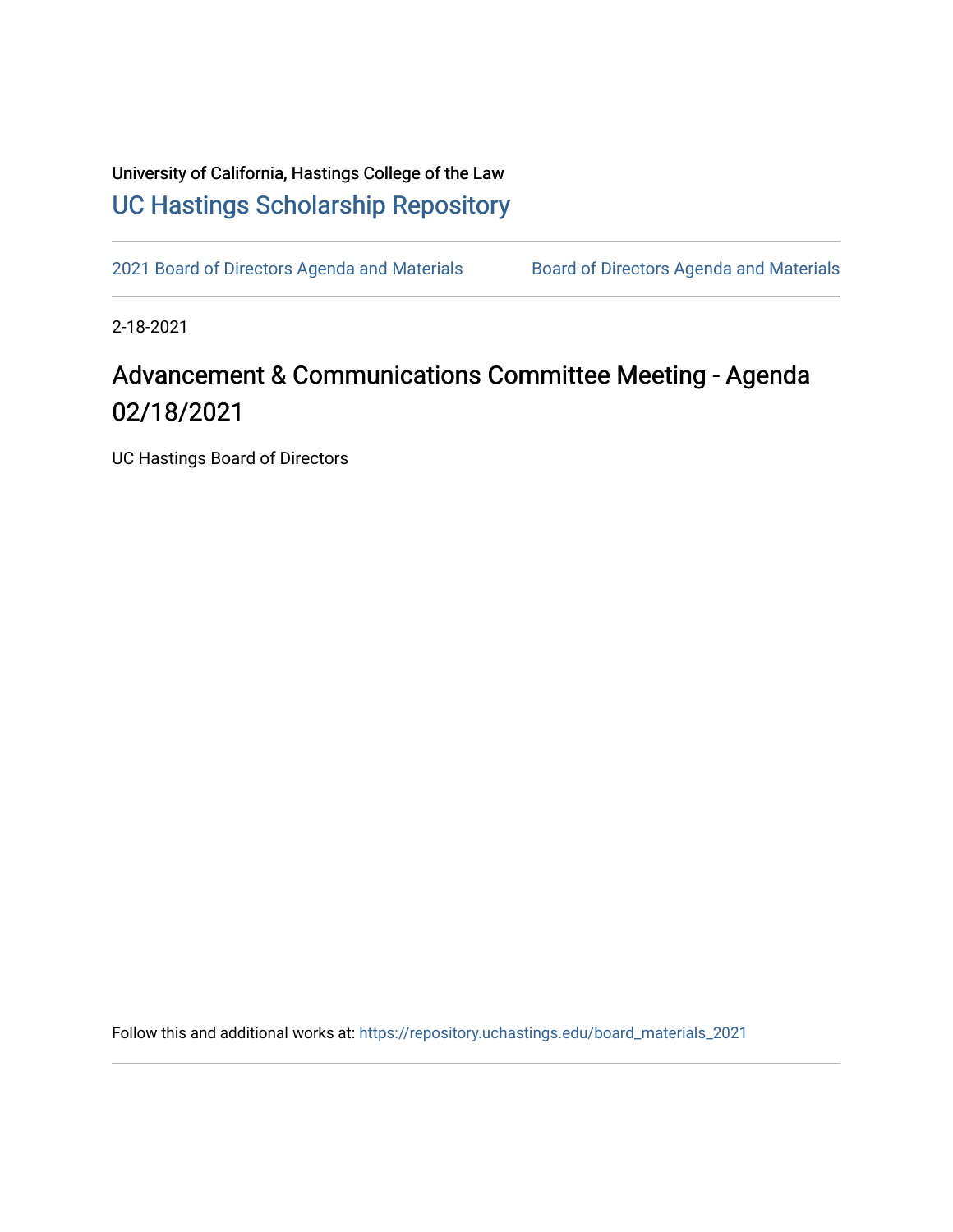

## **UNIVERSITY OF CALIFORNIA HASTINGS COLLEGE OF THE LAW BOARD OF DIRECTORS MEETING OF THE ADVANCEMENT & COMMUNICATIONS COMMITTEE AGENDA**

Thursday, February 18, 2021 at 12:30 p.m.

Due to the COVID-19 pandemic and the Shelter-in-Place order by the City and County of San Francisco, the meeting will be held virtually, via the Zoom video conferencing platform. Participants and members of the public may join the meeting via the web link or dial-in numbers listed in the public notice of this meeting linked here: *[https://www.uchastings.edu/our](https://www.uchastings.edu/our-story/board-of-directors/board-meeting-notices-agendas-and-materials/)[story/board-of-directors/board-meeting-notices-agendas-and-materials/.](https://www.uchastings.edu/our-story/board-of-directors/board-meeting-notices-agendas-and-materials/)* 

- 1. Roll Call Director Courtney Power, Chair Director Michael Ehrlich Director Mary Noel Pepys Director Chip Robertson
- 2. Public Comment

*This is an opportunity for members of the public to comment on agenda items. Public comment on any agenda item will be limited to no more than three minutes per speaker and 10 minutes total. Groups or organizations that wish to comment on a particular item are encouraged to have a single representative speak for no more than three minutes. These limits can be varied at the discretion of the Chair. Persons who wish to speak on matters not on the agenda should make their request in writing to the General Counsel and Secretary of the College.*

- 3. Action Item: Approval of Minutes of November 12, 2021
- 4. Report of Chief Communications Officer Sybil Wyatt
	- 4.1 Visual Identity
	- 4.2 Website Redesign
	- 4.3 Magazine
	- 4.4 Academic Village Case Statement
	- 4.5 Faculty Experts List
	- 4.6 Staffing
- 5. Report of Chief Development Officer Eric Dumbleton (Presenter Meredith Jaggard) 5.1 FY21 Fundraising Update
	- 5.2 Alumni Engagement Update